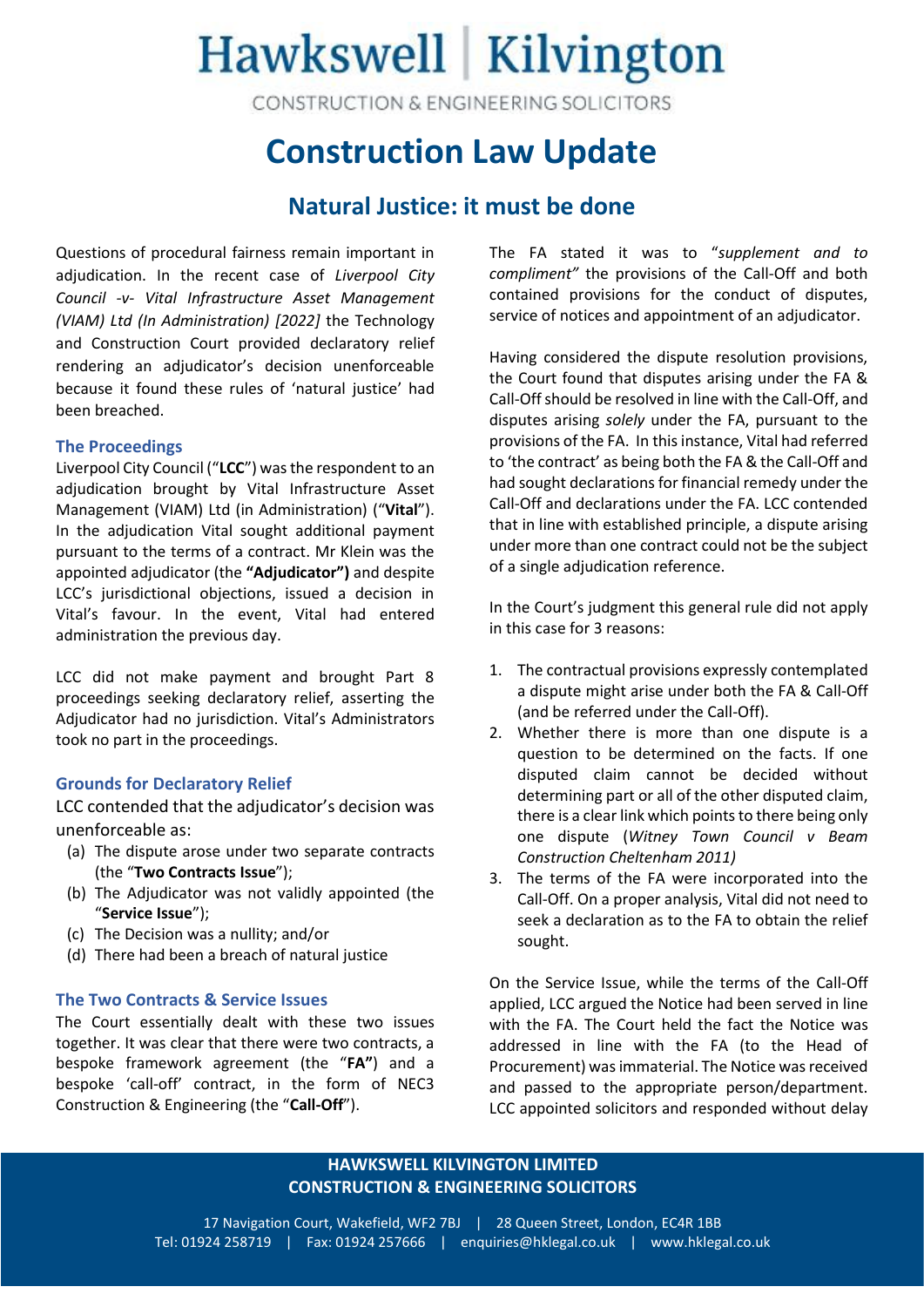# Hawkswell | Kilvington

CONSTRUCTION & ENGINEERING SOLICITORS

## **Construction Law Update**

*(See University of Brighton v Dovehouse Interiors Ltd 2014 - "the omission of the contractually specified address was irrelevant because the first notice was brought to the attention of the University at the correct time").*

### **Nullity**

Notwithstanding it had failed in relation to the Two Contracts & Service Issues, LCC nevertheless contended the Adjudicator's Decision was a nullity, as the Adjudicator had failed to answer the question put to him and/or had answered the wrong question.

The Court found LCC's argument was misconceived. The essential dispute referred to the Adjudicator was whether Vital was entitled to additional payment and if so, how much. As the Court had already decided, the legal and factual grounds in the Notice were not separate disputes "*but steps along the way to Vital securing the essential relief of a decision."* The Adjudicator had clearly set out the reasons for his Decision and it is well established that *"the Court should not decide on an enforcement claim or on a Part 8 claim of this kind whether or not the adjudicator's decision was right or wrong. The Court can only decide whether or not the decision is unenforceable on wellestablished and limited grounds such as lack of jurisdiction or procedural unfairness.*"

Even if the Adjudicator had been wrong to conclude LCC had agreed the FA rates entitling Vital to further payment, it was an error within his jurisdiction as "*the decision of an adjudicator is not to be treated like an answer to an exam paper, where they have to answer every single point raised. It is enough that they decide the dispute referred to them and do not fail to deal with the key points raised by the parties in such a way as to breach natural justice*"*.*

### **Natural Justice**

In the event, this latter point as to the overarching need to observe natural justice was to prove important.

LCC contended the Adjudicator had breached natural justice by finding that LCC had agreed that there was an error (in the FA rates) which should be amended in circumstances where, on LCC's case, not only was this not true, but something which Vital had not contended was an issue for the Adjudicator's determination.

The relevant principles are well established, "*The common law rules of natural justice or procedural fairness are twofold. First, the person affected has the right to prior notice and an effective opportunity to make representations before a decision is made. Secondly, the person affected has the right to an unbiased tribunal"* (*AMEC v Whitefriars* [2004])*.*

For there to be a breach of the rules of natural justice, the breach must be more than peripheral, it must be material. It will be material if the adjudicator failed to bring to the parties' attention a point/issue that they ought to have been given an opportunity to comment on, provided the omission is either decisive or of considerable importance to the outcome of the dispute, and is not irrelevant (*Cantillon Ltd v Urvasco Ltd* [2008]).

In this case, the Schedule of Rates ("**SoR**") in the FA included 4 rates. The first three were stated to be £X per metre per day; whereas the fourth was simply £2 per metre. In the Court's view, the fourth rate - which would have meant a contractor would receive the same for maintaining the same length of fence for a year as for a day - was an obvious mistake, but the Adjudicator had not decided it on this basis, neither had he engaged with the points raised by LCC in its Response. LCC had not admitted that there was an error in the SoR. Neither had Vital advanced this case.

The Adjudicator had sought to overcome this problem by determining LCC had, in the compensation event, made an implicit, if not an explicit, concession that the rate in the SoR, expressed as a rate per metre rather than a rate per metre per day, was a mistake. Again, this was not advanced by Vital and the Adjudicator did not give notice to LCC that he was considering it or allow LCC to make submissions on the point before

### **HAWKSWELL KILVINGTON LIMITED CONSTRUCTION & ENGINEERING SOLICITORS**